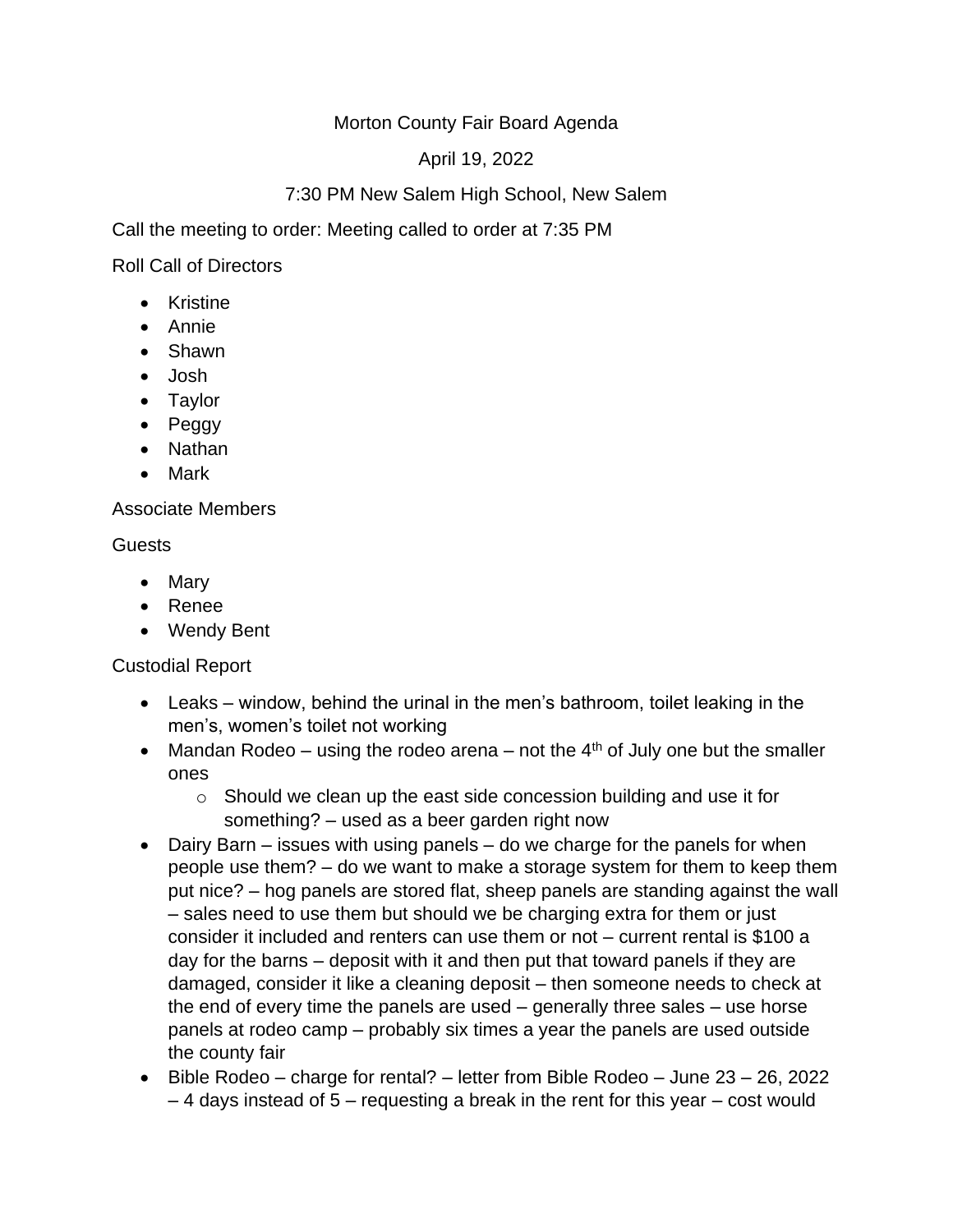be \$1475 for 2 outbuildings for four days – 3 days of the meeting room with kitchen, would like to use the campsites on the hill for the counselors

• Have you gotten paid on time lately  $-$  No, sent hours on April 1<sup>st</sup>, response that it would be out the next day and hasn't been sent out. As an employee, it's our duty to get you paid on time.

Additions/Approval of Agenda – Nathan moved, Kristine seconded – carries unanimously

4H Report – Renee – see attached report – tentative schedule for 4H

• Request to work together for stalling animals – earliest 4H kids come Wednesday with horses – stalling organization on Monday or Tuesday – need to keep barns separated by species

## Secretary's Report

- March Meeting Minutes Fix spelling of Sheyna
- Moved by Peggy, seconded by Kristine carries unanimously

## Treasurer's Report

- See attached report county portion hasn't come in yet Nathan will discuss with Dawn on Thursday
- Taylor Moves, Nathan seconds carries unanimously
- Bank account names of the people who have access
	- $\circ$  Bank would like to have a copy of the minutes an exact list of the names to remove and add as signers and for which numbers – Kristine does not have access to information yet because she hasn't been added yet – not sure why we have two separate accounts – Wendy, there was a second account created to act as a sweep account to better account for incoming and outgoing moneys – spoke with security first and an inactive member is still on the account – Shawn and Tracy are on the accounts – have not been updated since 2018 – have to take the minutes to the bank to have the changes made – must include who comes off and who stays on – need to update the address as well – will take the motion as new business

Bills to Pay -

### Old Business

Committee Reports:

### Amusement & Youth Activities

• no volleyball, cornhole on Friday instead of Thursday, will do the rock wall Sunday, sandbox with money, face painting, have the mechanical bull as well –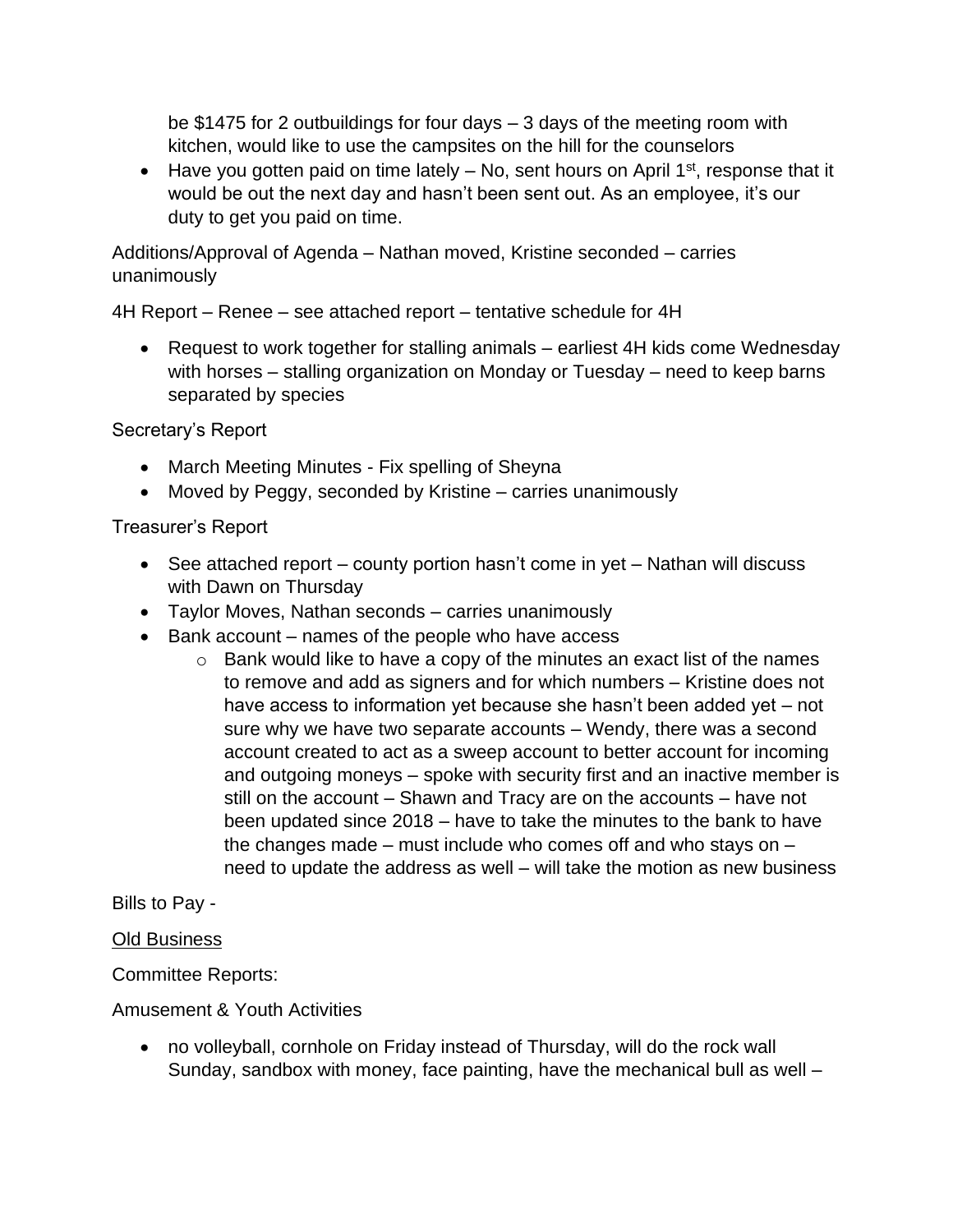had a hard time getting Bounce Right Rentals a check, first check got lost, met Tracy for a hand delivery

## Beer garden/Liqour

• no communication from Tracy on those changes – were supposed to be back by the March meeting, haven't seen any of the paperwork from Tracy, no report out shared – Fluffy Owl has not received an application

## By Laws

• need to refresh policy document to reflect changes to bylaws

# Camping

- fair staff who wants a camping spot email going out to board members to respond by April 30
- 20 amp spots along horse trail will be removed from the website the plug-ins to the horse barns blow breakers
- revamp the pricing  $-20$  Amp \$80, 30 amp \$115, 50 amp \$150  $-$  all for the duration of the fair – previous years were charged based on location instead of the amps
- some issues with space so will limit sizes for certain locations
- arrival Sunday, July 31 but electrical access doesn't start until Wednesday at noon – if they want early access it's \$15 a night
- Kristine moves price changes listed above, Nathan seconds, carries unanimously

### Capital Improvements

- Mark water project see attached estimate and map
	- $\circ$  There is a meter in the concession building
	- o Rough layout and rough estimate
	- o City engineer has some concerns about putting the line in and whether or not the city wants the line – our proposal is for this to be up to city standards – city's line up to the curb stop, then it is the private owner's because it is coming off the city line – need approval from the city and go back to the park board – getting closer to the golf course for future development projects
	- o Get appropriation guarantees, get approvals, get a set of plans
	- $\circ$  Line coming off the Golden West the line has been located, comes in from Golden West and goes to two hydrants – would benefit people to loop that through – could go from that line and not have to come in under the highway – the line behind Golden West comes in off the same line we would tie into in the first proposal – first proposal is most likely to work – wouldn't have to bore with the second proposal but the line is about 200 feet longer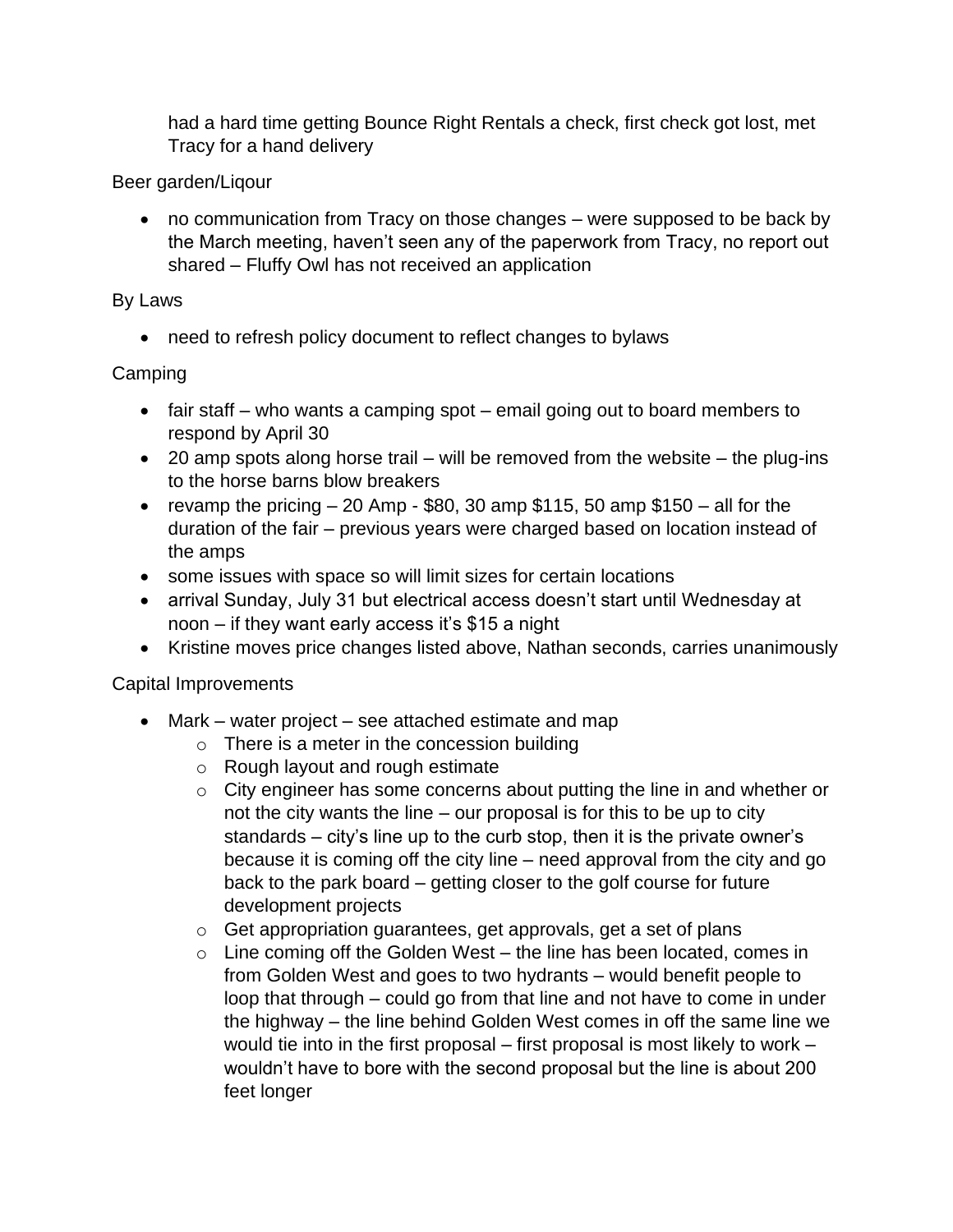- Mark land to the north of the fair
	- o Wade Bachmeier and his partners are interested in working with the MCFA to sell 8-10 acres
	- o MCFA will be able to lease the land for parking for the 2022 fair
	- o Have permission from Park Board and Wade to put an approach in off cow road at the bottom of the land for fair use – will go back to Park Board for final approval
	- o Will need to purchase a culvert
	- o Will need to get a definite cost for leasing this year
	- o Park and pass instead of paying in their vehicles
	- $\circ$  They would like a commitment to negotiate land purchase
		- Melanie moves authority to the committee to pursue the lease/sale of the 10 acres or so, Annie seconds, carries unanimously
- Peggy buildings and other things
	- $\circ$  Estimates for hoop barns, replace air conditioner and seal, fix leaks in ceiling and fix concession – one for \$10,000 and one for \$12,000 – new leaks could make those numbers go up – estimates also included resealing and fixing the doors
	- $\circ$  Large scale \$2,059
	- $\circ$  Small animal \$1,600
	- o Third would be \$2,900
	- o Self-contained unit with doors and bars for all species \$5-7,000
	- $\circ$  Bleachers 5 seaters around \$6-7,000 a piece
- Barry electrical estimate
- Mark moves and Kristine seconds allowing committee to present water, electrical, building, scale and bleacher projects to the County Commission, carries unanimously

Country Fest

• No one has heard anything on the contract

### Facility Maintenance

• covered by Mary

### Fair Dinner

• free dinner will happen

### Gate & Parking

• finalize lease with Wade and talk to county about the approach

Music & Small Acts

• Band that may be booked for Friday but no news on anything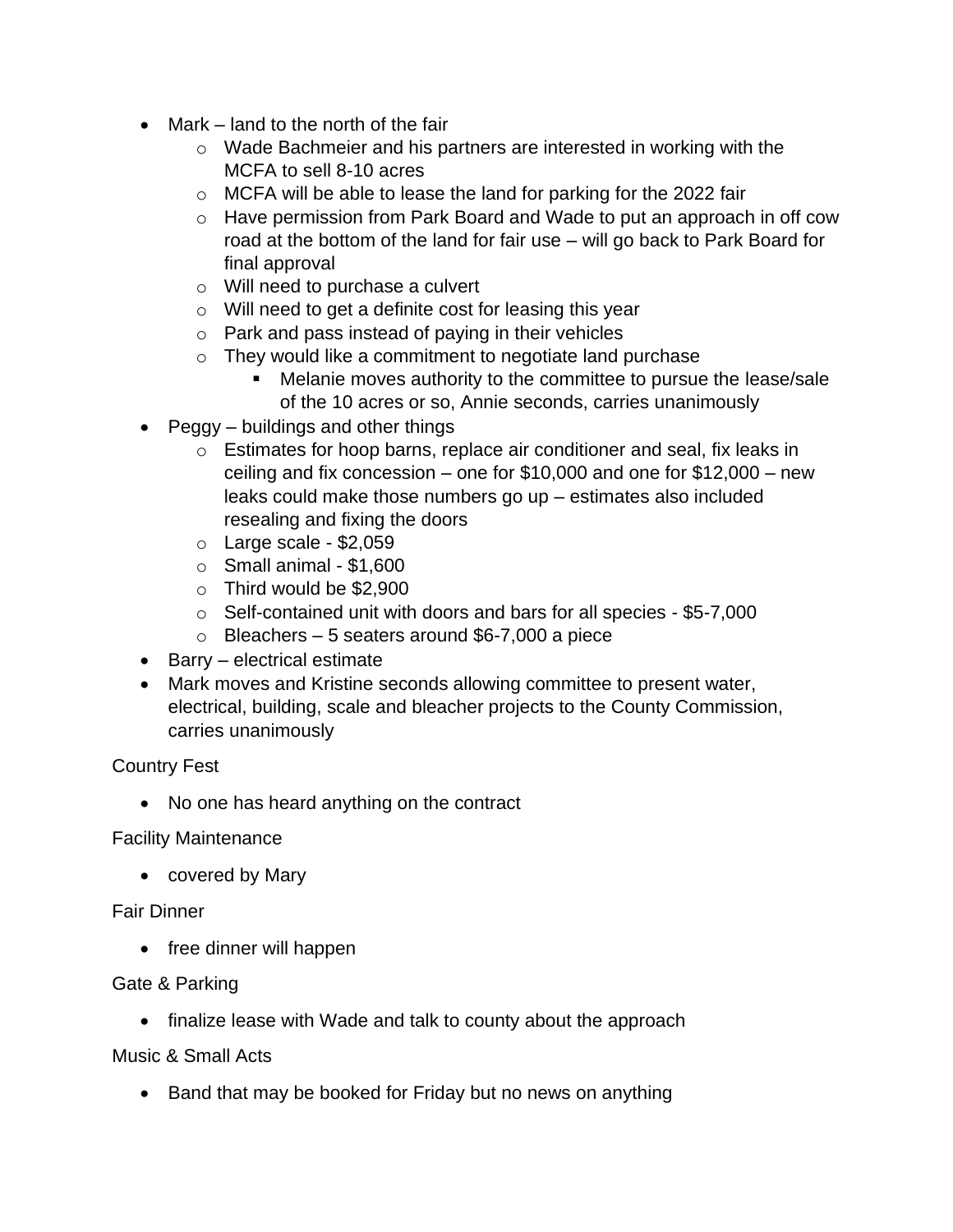Public Relations/Advertising

- extending the deadline for the book and sponsorships to April 29, extending deadline for board to add to the book to May 15
- Has the Farm Bureau check come in yet? will double check

Rodeo

• nothing to report

### Power Pull

• on the board, waiting on the contract, calling on equipment

Competitive Exhibits – proposing premium changes for all static and livestock

- Purple \$25
- $1^{st} $15$
- $2^{nd} $12$
- $3^{\text{rd}} $10$
- $4^{th} $8$
- Payouts for champion supremes still under nearby county fairs
	- $\circ$  Poultry and rabbits Champ \$150, Reserve \$75
	- o Horses, Dairy, Swine, Sheep, Goats Champ \$300, Reserve \$150
	- o Beef Champ \$500, Reserve \$250
- Taylor would like to add some sheep classes
- FFA premiums haven't changed in 20 years
	- $\circ$  Intention of the committee is for these premiums to be for all entries including FFA
- Still under \$10,000
- Motion to approve premium changes as presented, Nathan moves, Peggy seconds – carries unanimously
- Peggy would like permission to try to add riding events to the open horse show on Saturday – at least two more events with tack awards
	- o Nathan moves for two additional riding classes and awards proposal at the next meeting, Kristine seconds, carries unanimously

Commercial Exhibits & Concessions

• Deadline extended to April 21

### Buckle/Awards

- Buckles will cost \$135 each sponsorship buckles to cover that
- Ordering ribbons and medals as well include FFA ribbons

**Security**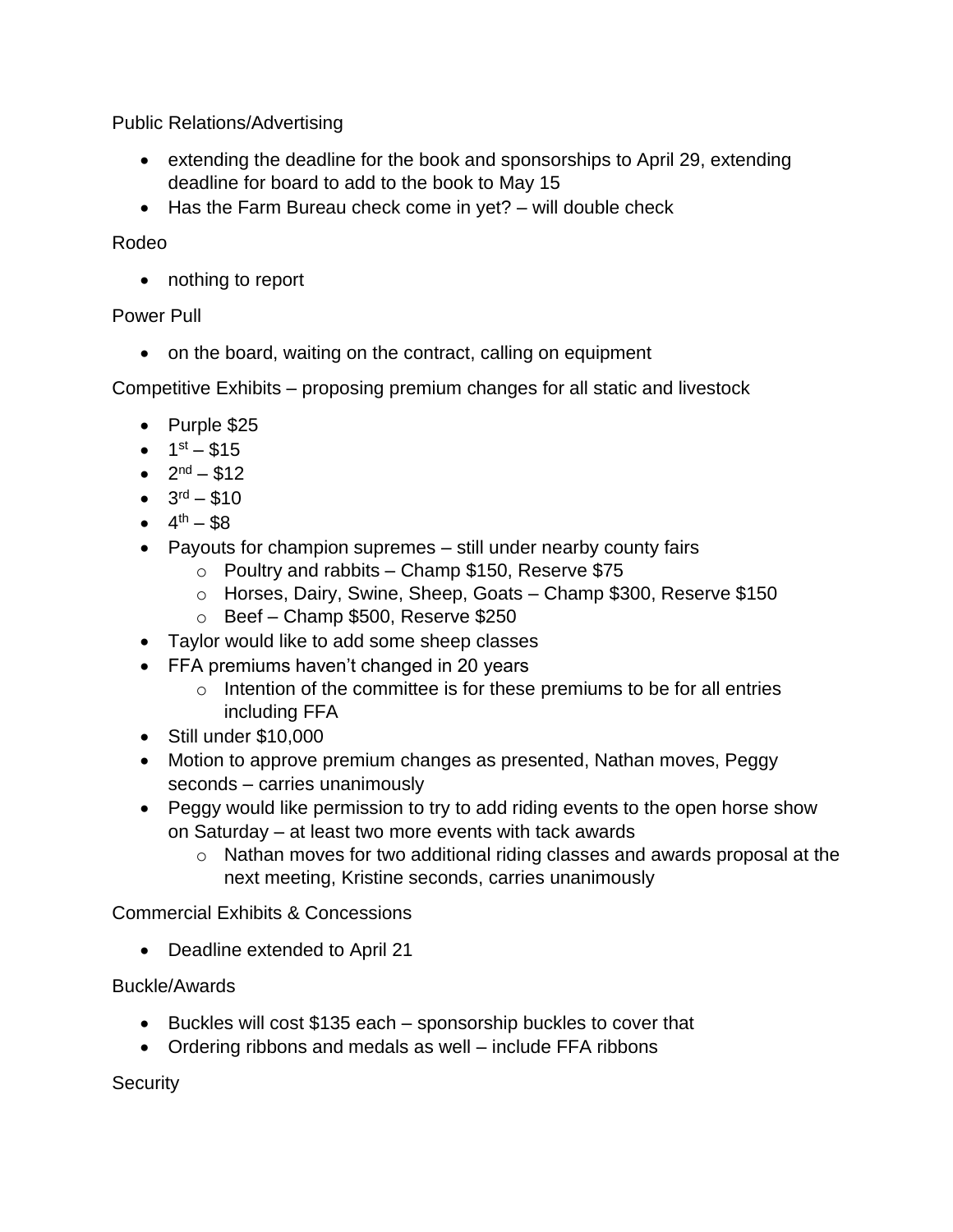• Annie has security contract for signature – good to go

### New Business:

- Morton Co Annual Fair Board Audit Wendy Bent
	- $\circ$  Concerns regarding the operation of a board member including
		- Fiduciary concerns with checking account and a breach exists with a nonmember having access to the funds
		- Assistant treasurer has zero access to the funds when the treasurer is off site
			- Significant concern for an audit
		- Lack of access to information and resources to board members to do the work the board is tasked to do
		- Unresponsive to communications major pieces and parts of those committees are not being communicated
		- Prohibiting board members from accomplishing duties
			- Facebook access all board members have to have access
			- Everyone had access at one time, it was changed recently
		- Committee meetings not being made public, people not being allowed to attend meetings
	- $\circ$  Large portion of the money coming is taxpayer money fiduciary responsibility which brings along with it a requirement for a public meeting
		- Unnoticed meetings can bring involvement from the attorney general
	- o Regular attendance by the board members
	- o Melanie moves to cast a ballot to remove Tracy Boehm from the Morton County Board, Peggy seconds
		- Nathan moves it to be a written ballot
		- As a board to have just cause, findings and facts, what is the basis?
			- Wendy starts with the code of conduct, page 15 of the policy manual
			- Page 35 of the manual shall replace a director second item of removal from the board
		- Amend the motion to include the references to page 15 and page 35 of the policy manual
		- Favor of the amendments carries unanimously
		- **■** Written Ballot  $-6$  yes, 2 no motion passes
	- $\circ$  Committee chairs one person needs to be the chair clear cut
		- Each committee should be designating
			- Amusement and Youth Melanie
			- Beer Garden Peggy adding self, Nathan chair
			- By laws drop committee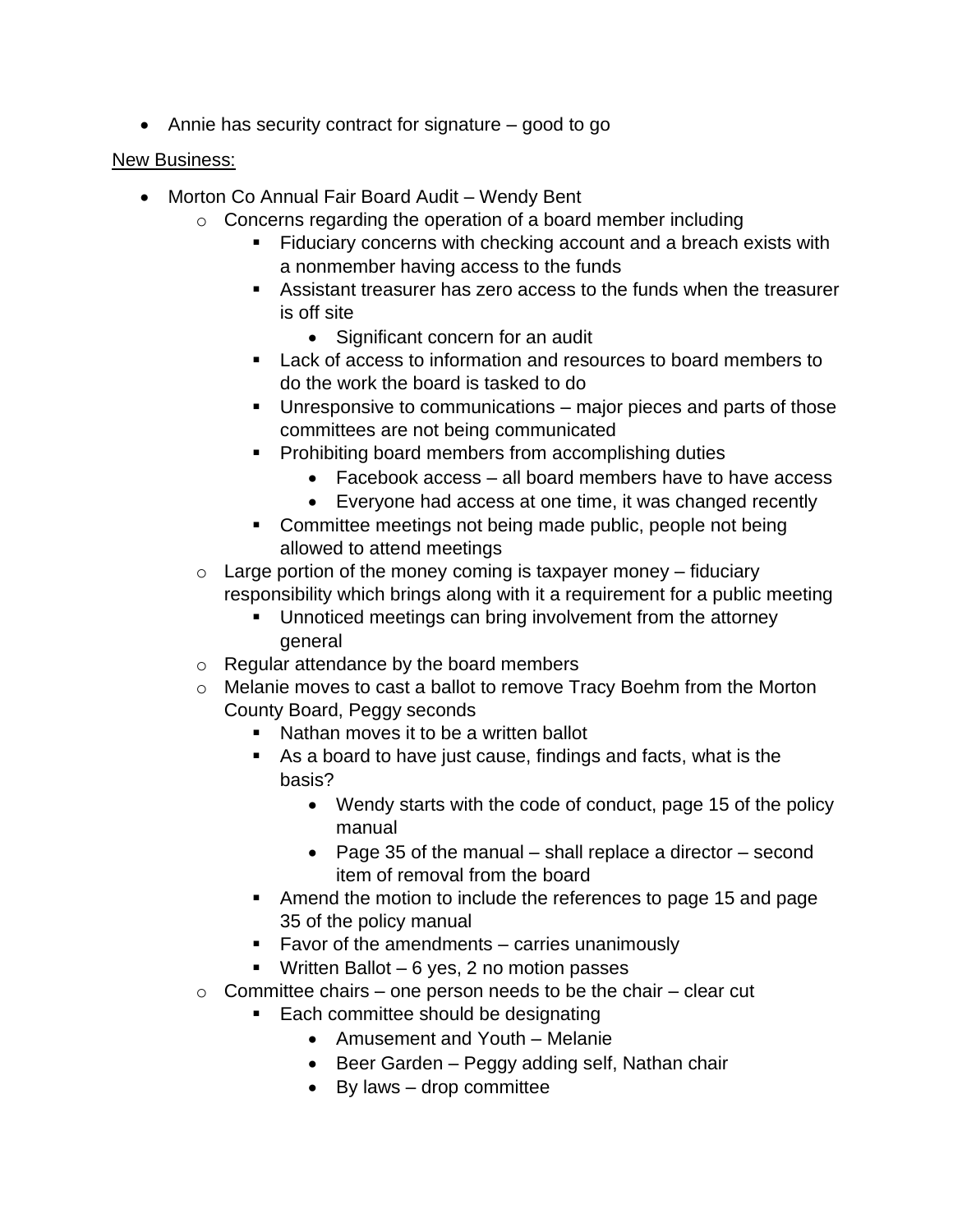- Buckles Peggy
- Camping Peggy added, Wayne will help, Peggy chair
- Capital Improvements Mark
- Commercial exhibits/Concessions Melanie
- Competitive events Kristine
- Country Fest Peggy
- Facility Maintenance Barry
- Fair Dinner Nathan
- Gate/Parking Annie
- Music and Small Events Peggy and Melanie added, Melanie
- Power Pull Mark added, Taylor chair
- Public Relations Kristine
- Rodeo Barry
- Security Taylor
- Nathan moves to appoint Kristine interim treasurer until we hire an accountant, Melanie seconds – carries unanimously
- o Bank access Nathan moves to remove Tracy Boehm and Karla Miekle from all Morton County Fair bank accounts and add Kristine Koepplin to all bank accounts, Josh seconds
	- Should we have one more person, add the secretary on the account as well? Shawn was added to the account to pay the treasurer to be able to pay the treasurer. We don't know when the accountant will be hired.
	- Nathan amends motion to add the secretary to the account. Melanie this year, seconded by Josh, carries unanimously
- o Main motion to remove Tracy Boehm and Karla Meikle and add Kristine Koepplin and Melanie Gaebe to all Morton County Fair bank accounts, carries unanimously
- o Wendy Bent will communicate with Tracy and have Tracy return all Fair Board information and records within 24 hours
- Fair Board Communication covered in the above
- Keys and locks on buildings key box in the office so everyone has access to the keys
- Facebook posting Kristine will put everyone back on Facebook as admins
- Civic Club do we want to do concessions during the derby no
- BisMan Super Grant bring back ideas to May meeting for super grant
- WRT Phone Line Peggy report, Account access extra \$15 to put in a phone line for messages – sent a form to remove everyone currently and who will be put on – send minutes with it